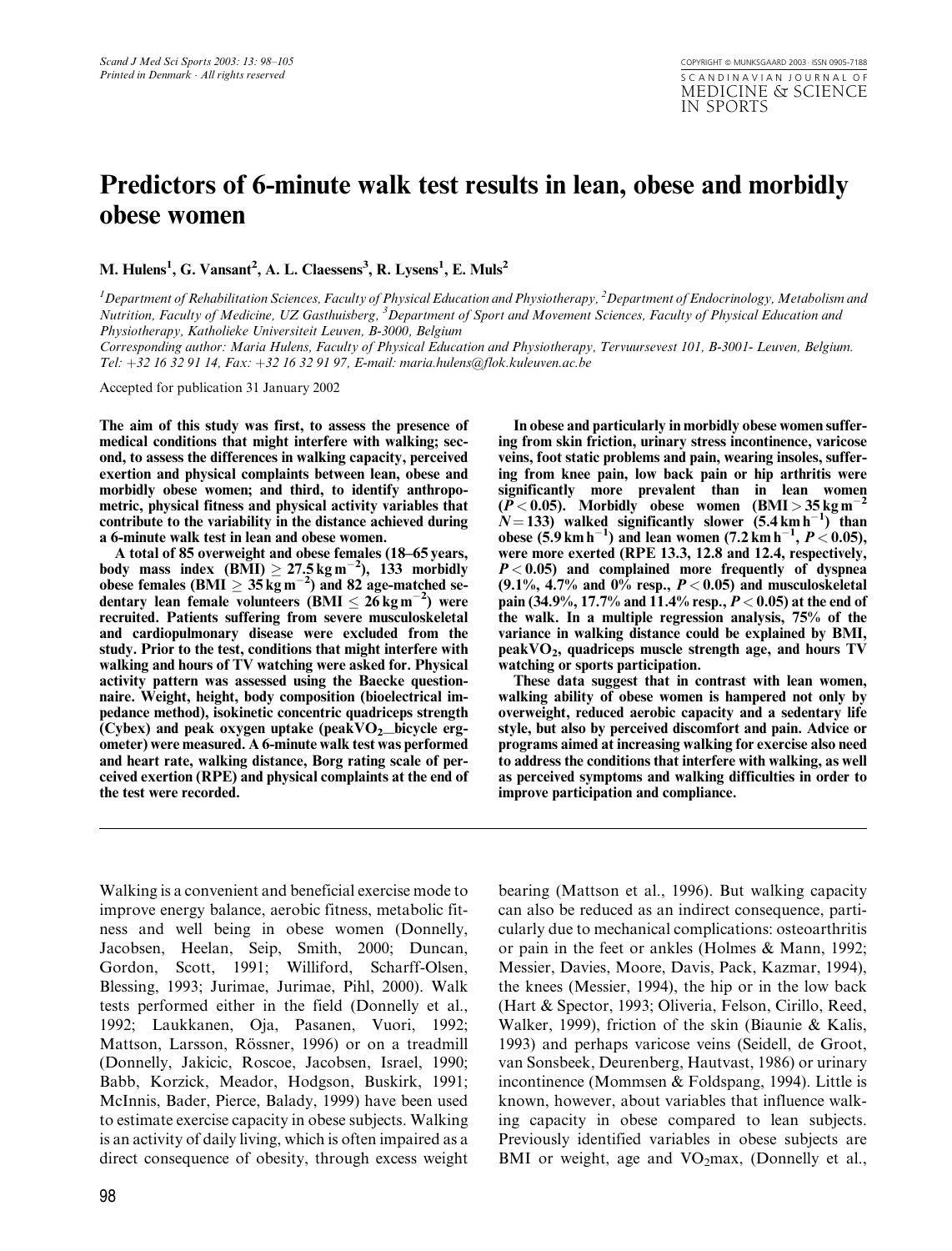1992; Laukkanen, Oja, Pasanen, Vuori, 1992) and in non-obese subjects also extension torque of the quadriceps muscle (Mikesky, Meyer, Thompson, 2000). The influence of physical activity level on walking ability in obese subjects has not been studied yet.

The first aim of this study was to assess the presence of co-morbid conditions that might interfere with walking in lean (body mass index—BMI  $\leq 26 \,\mathrm{kg\,m^{-2}}$ ) and obese  $(BMI \ge 27.5 \text{ kg m}^{-2})$  to morbidly obese<br>(BMI  $\ge 35 \text{ kg m}^{-2}$ ) women. Secondly, to assess the magnitude of differences in walking capacity and perceived symptoms between obese and non-obese women, using a 6-minute walk field test. The third aim was to identify predictors that contribute to the variability in the distance achieved during a 6-minute walk test in obese women.

#### **Materials and methods**

A total of 218 overweight women with a body mass index  $(BMI) \ge 27.5 \text{ kg m}^{-2}$ , aged between 18 and 65 years, who were seeking medical help in order to achieve weight loss were recruited from the Outpatient Clinic of Endocrinology Department of the University Hospital Gasthuisberg in Leuven. In addition, 82 lean but sedentary, healthy female volunteers in the same age range and with a BMI  $\leq 26 \text{ kg m}^{-2}$ were recruited from the University staff, hospital staff, kitchen employees, family and friends. Subjects with wellcontrolled hypertension, dislipidemia and type II diabetes were included. Patients suffering from discus herniation, lumbar spondylosis, severe orthopedic pain, acute sprain or strain, or from symptomatic cardiopulmonary disease were excluded from the study.

Weight was measured to the nearest 0.1 kg on a Seca beam balance scale, with the subjects wearing no shoes and only light clothing. Height was measured to the nearest 0.5 cm with a wallmounted stadiometer. Weight and height were then used to calculate BMI. Body composition was measured using the bioelectrical impedance method (Bodystat 1500). Whole body measurements were taken with the subject lying down and the stretched legs and arms slightly abducted from the side. Standard locations were used with one electrode pair placed on the posterior surface of hand and wrist and the other pair on the anterior surface of the foot. (Baumgartner, Ross, Heymsfield, 1999) The participants had an overnight fast and had taken no medication that could affect body water content.

To estimate physical activity pattern, the Baecke questionnaire was used (Baecke, Burema, Frijters, 1982). This inventory quantifies work, sport and leisure physical activity, using a 5-point scale with descriptors ranging from never (1 point) to always (5 points). A sport activity index was calculated as the sum of intensity multiplied by time engaged, and the proportion of vearly participation. By adding the scores on the three items of the Baecke questionnaire, a global activity score was calculated. This score ranges from 3–15. In addition, mean time spent watching TV each day was asked for.

Prior to the test, patients were asked for conditions that might interfere with walking capacity. They were asked whether they suffered intermittently from friction of the skin, urinary stress incontinence, visible varicose veins, known hip arthritis, foot or ankle static problems or pain; or if they owned or were wearing insoles. Furthermore, they were asked to state if never-seldom -sometimes-frequently or always they suffered from knee or low back pain.

#### Walking capacity in obese versus lean women

A 6-minute walk test was performed in a hospital circular corridor, i.e., with no turning point. The 6-minute walk is a commonly used test to estimate functional capacity in subjects with low exercise capacity, such as heart failure (Cahalin, 1996), pulmonary disease (Roomi, Johnson, Waters, Yohannes, 1996) and fibromyalgia (Pankoff, Overend, Lucy, White, 2000). The women were asked to "walk as fast as possible while maintaining a comfortable walking pace" (Ekblom, William, Hartley, Moore, Wear, 1979). At the end of the test, heart rate (palpated at the wrist within 15 s after the end of the test), walking distance, Borg Rating Scale of perceived exertion (RPE)(Jakicic, Donnelly, Pronk, Jawad, Jacobsen, 1995) and physical complaints or discomforts were recorded. Only the heart rates of the women taking no betablockers were considered  $(n = 247)$ .

The isokinetic dynamometer Cybex 350 was used to measure isokinetic concentric quadriceps muscle strength. This is the extension force of the knee executed against a lever arm, maintaining a constant angular velocity of  $60^{\circ -1}$ . Positioning of the subjects was standardized according to the manual (Cybex 350 User Guide, Lumex Inc., Ronkonkoma, NY), as subjects were tested in the seated position with the back fully supported and with trunk, thigh and ankle straps in position. Both legs were tested, but since walking capacity is assumed to be limited by the worst performing knee, only the strength of that knee (expressed as peak torque in Newton-meters-Nm) was reported. Peak oxygen uptake (peak  $VO<sub>2</sub>$ ) was assessed during a graded maximal ergometer bicycle test with the subjects cycling at 60 rounds per minute. The load was increased with 10W. every minute until exhaustion. At this stage all subjects had a respiratory quotient  $(RQ) \geq 1.0$ . Gas exchange was measured using the computerized standard open circuit technique (Sensormedics Vmax 29, Yorba Linda, California).

#### Statistical procedures

For each variable, mean and standard deviation were calculated in the lean, obese and morbidly obese women. Each variable was tested for whether it follows the normal distribution. The latter was done for the global physical activity score on the Baecke questionnaire and for VO<sub>2</sub>max. To assess the differences between groups, a one-way ANOVA for the normal distributed variables and a non-parametric ANOVA for the other variables was performed. One-way frequency tables were computed for symptoms that might interfere with walking capacity and for the physical complaints after the walk test in the three groups. To test correlations between the results of the 6-minute-walk and other variables, Pearson correlations were computed. The significance level was set at  $P < 0.05$ . Next, a stepwise multiple regression was performed, including age, BMI, peakVO<sub>2</sub>, physical activity level, knee extension peak torque of the worst performing knee, sports index or hours of daily TV-viewing as independent variables, and distance achieved in the 6-minute-walk as the dependant variable. For inclusion of variables entered into the expression, significance level was set at  $P < 0.15$ .

#### **Results**

Descriptive characteristics of the participants are presented in Table 1. Weight, fat-free mass (FFM), fat mass (FM) and BMI were significantly different in the three BMI categories. Global physical activity score on the Baecke questionnaire was lower in the obese groups compared to the lean group, especially for sports; whereas leisure time and work scores did not differ between groups. In addition, the obese subjects spent more time watching TV each day.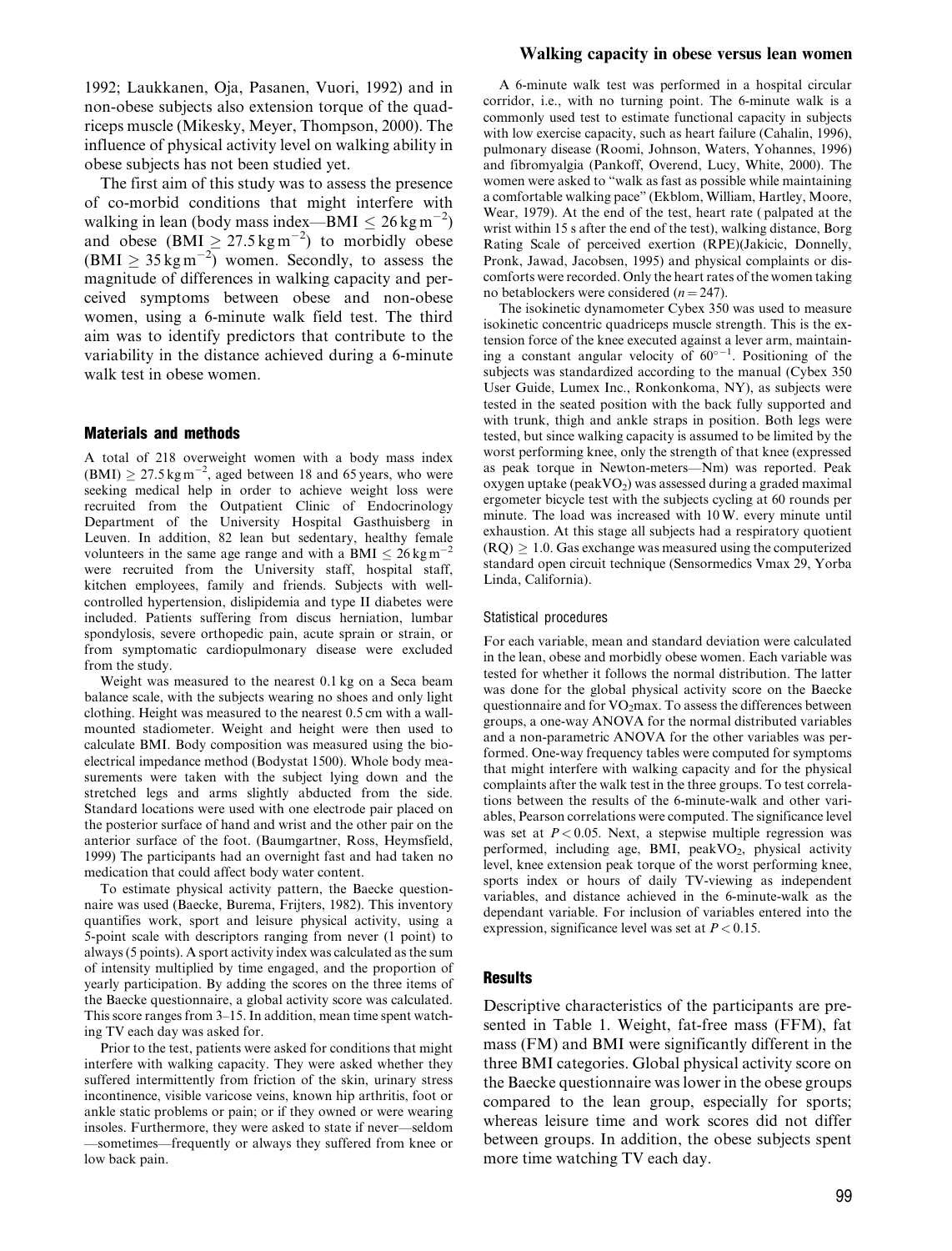# Hulens et al.

Table 1. Physical characteristics, physical activity and exercise capacity in the lean, obese and morbidly obese women. Data are given as mean  $\pm$  standard deviation

|                                             | Lean<br>$(N = 82)$ | Obese<br>$(N = 85)$ | Morbidly obese<br>$(N = 133)$ | P         |
|---------------------------------------------|--------------------|---------------------|-------------------------------|-----------|
| Age (yr)                                    | $39.0 + 11.8$      | $39.5 \pm 11.4$     | $38.9 + 12.4$                 | <b>NS</b> |
| Anthropometry                               |                    |                     |                               |           |
| Weight (kg)                                 | $60.9 + 7.6$       | $88.2 + 8.8$        | $108.7 + 14.0$                | 0.0001    |
| BMI $(kg/m^2)$                              | $22.1 + 2.1$       | $32.3 + 1.9$        | $40.7 + 4.4$                  | 0.0001    |
| FFM $(\% )$                                 | $72.9 + 4.9$       | $57.3 + 3.5$        | $51.3 + 3.7$                  | 0.0001    |
| FM (kg)                                     | $16.7 + 4.1$       | $42.7 + 3.4$        | $53.2 + 9.7$                  | 0.0001    |
| Baecke                                      |                    |                     |                               |           |
| SSS                                         | $1.7 \pm 1.7$      | $1.2 \pm 1.8$       | $0.8 \pm 1.4$                 | 0.0001    |
| Work Index                                  | $2.5 + 0.7$        | $2.6 \pm 0.7$       | $2.7 + 0.7$                   | 0.02      |
| Sports Index                                | $2.5 + 0.7$        | $2.1 + 0.7$         | $1.9 + 0.7$                   | 0.0001    |
| Leisure time Index                          | $2.9 + 0.6$        | $2.6 \pm 0.7$       | $2.6 + 0.7$                   | 0.004     |
| Global PA Index                             | $7.9 + 1.2$        | $7.3 + 1.3$         | $7.2 + 1.3$                   | 0.0002    |
| TV/viewing (hours/day)                      | $1.1 + 0.8$        | $2.5 + 1.8$         | $2.6 + 1.4$                   | 0.0001    |
| Exercise capacity                           |                    |                     |                               |           |
| PeakVO <sub>2</sub> (ml min <sup>-1</sup> ) | $1627.9 + 457.0$   | $1566.0 + 3723.0$   | $1661.8 + 372.3$              | <b>NS</b> |
| PeakVO <sub>2</sub> /kg body weight         | $26.3 + 6.3$       | $17.7 + 3.9$        | $15.4 + 3.6$                  | 0.0001    |
| Muscle strength                             |                    |                     |                               |           |
| Flexion best knee                           | $71.9 + 23.1$      | $66.4 \pm 18.5$     | $66.9 + 18.4$                 | <b>NS</b> |
| Extension best knee                         | $123.1 + 28.9$     | $132.0 + 26.9$      | $136.4 + 29.8$                | 0.005     |
| Flexion least knee                          | $71.4 + 21.2$      | $63.0 + 16.2$       | $64.1 + 18.7$                 | 0.008     |
| Extension least knee                        | $113.9 + 24.7$     | $123.8 + 24.3$      | $124.4 + 29.9$                | 0.002     |
| 6-min walk                                  |                    |                     |                               |           |
| Distance (m)                                | $722.3 + 64.3$     | $591.3 + 54.2$      | $538.9 + 67.6$                | 0.0001    |
| Speed (km/h)                                | $7.2 \pm 0.6$      | $5.9 + 5.4$         | $5.4 + 6.8$                   | 0.0001    |
| <b>RPE</b>                                  | $12.4 + 2.0$       | $12.8 + 1.7$        | $13.3 + 1.9$                  | 0.007     |
| HR (beats min <sup>-1</sup> )               | $127.3 + 17.6$     | $124.43 + 17.2$     | $126.4 + 17.1$                | <b>NS</b> |
|                                             |                    |                     |                               |           |

 $BMI = Body Mass Index$ , FFM = fat-free mass; FM = fat mass; HR = heart rate; RPE = Borg Rating Scale for perceived exertion; SSS = Simple Sports Score.

| Table 2. Conditions that might interfere with walking capacity |  |  |  |  |
|----------------------------------------------------------------|--|--|--|--|
|                                                                |  |  |  |  |

|                              | Lean<br>$(N = 82)$ | Obese<br>$(N = 85)$ | Morbidly obese<br>$(N = 133)$ |       |
|------------------------------|--------------------|---------------------|-------------------------------|-------|
| Friction of the skin         | $1(1.2\%)$         | 29 (34.5%)          | 76 (57.1%)                    | 0.001 |
| Foot static problems or pain | $8(9.9\%)$         | $25(29.4\%)$        | 50 (37.6%)                    | 0.001 |
| Insoles                      | $4(4.9\%)$         | 14 (16.7%)          | 29 (21.8%)                    | 0.01  |
| Knee pain                    | 15 (18.5%)         | 41 (48.2%)          | 72 (54.1%)                    | 0.001 |
| Low back pain                | 38 (46.9%)         | $67(78.8\%)$        | 95 (71.4%)                    | 0.001 |
| Hip arthritis                | $0(0\%)$           | $6(7.1\%)$          | 10(7.5%)                      | 0.04  |
| Varicose veins               | 18 (22.2%)         | $31(37.4\%)$        | 45 (34.1%)                    | 0.09  |
| Urinary stress incontinence  | 16 (19.8%)         | $32(38.6\%)$        | 50 (37.6%)                    | 0.01  |

Peak aerobic performance, indicated by absolute peak oxygen uptake (peak $VO<sub>2</sub>$ ) during the bicycle ergometer test, was similar in the groups. Yet, peak oxygen uptake per kilogram body mass (peakVO<sub>2</sub>/kg) was lower in the morbidly obese (15.4 ± 3.6 mL min<sup>-1</sup> kg<sup>-1</sup>) and in the obese<br>(17.7 ± 3.9 mL min<sup>-1</sup> kg<sup>-1</sup>) than in the lean women<br>(26.3 ± 6.3 mL min<sup>-1</sup> kg<sup>-1</sup>, *P* = 0.0001). Absolute knee extension peak torque of both knees, on the other hand, was significantly higher in the obese and morbidly obese subjects compared to the lean, whereas flexion strength of the worst performing knee was lower in the obese subjects ( $P < 0.01$ ).

The distance achieved by obese women during the 6-minute walk was on average 131.0 m less and even as much as 183.4 m less in the morbidly obese women, than the distance achieved by lean controls. This means that the obese walked on average only 81.9% and the morbidly obese only 74.6% of the distance of the lean women. Obese subjects also rated exertion slightly but significantly higher than their lean counterparts, whereas heart rates at the end of the walk were not different.

Existing conditions that might interfere with walking capacity are presented in Table 2. One third of the obese and more than half of the morbidly obese women state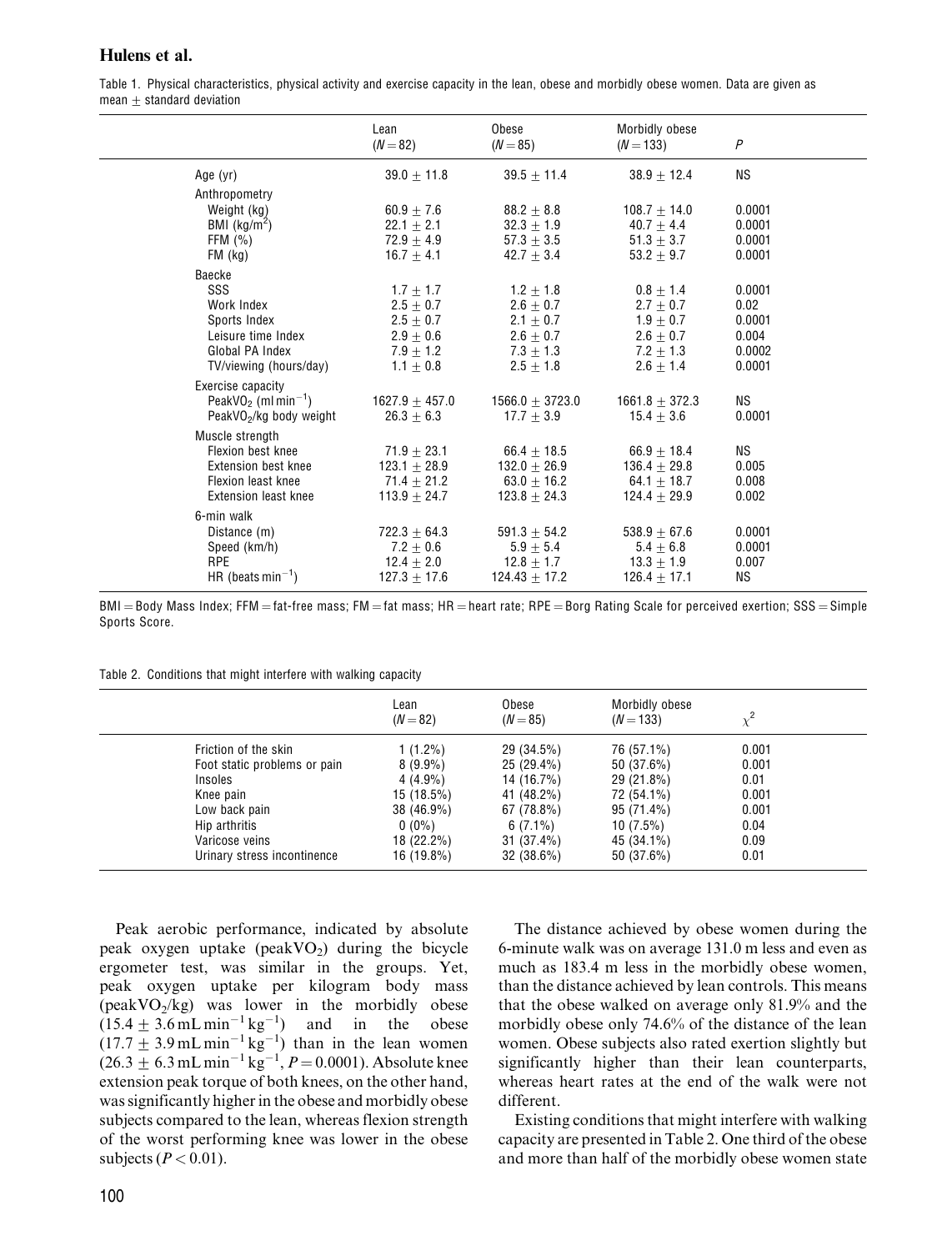Table 3. Physical complaints or discomforts reported following the 6-minute walk

|                      | Lean<br>$(N = 82)$ | Obese<br>$(N = 85)$ | Morbidly obese<br>$(N = 133)$ |       |  |
|----------------------|--------------------|---------------------|-------------------------------|-------|--|
| No complaints        | 54 (68.4%)         | $51(60.0\%)$        | 55 (41.7%)                    | 0.001 |  |
| Musculoskeletal pain | $9(11.4\%)$        | 15 (17.7%)          | 46 (34.9%)                    | 0.01  |  |
| Dyspnea              | $0(0\%)$           | $4(4.7\%)$          | $12(9.1\%)$                   | 0.02  |  |
| Muscular fatigue     | $(1.3\%)$          | $1(1.2\%)$          | $5(3.8\%)$                    | 0.3   |  |
| Tibia pain           | $9(11.4\%)$        | 13 (15.3%)          | 17 (12.9%)                    | 0.5   |  |
| Minor complaints     | $9(7.5\%)$         | $1(1.1\%)$          | $3(2.3\%)$                    | 0.02  |  |

Table 4. Pearson correlation coefficients between the 6-minute walk test variables and anthropometric parameters

| Age (yr)                       | Distance<br>$-0.27***$ | HR beats $min^{-1}$<br>$-0.46***$ | RPE<br>$-0.22***$ |
|--------------------------------|------------------------|-----------------------------------|-------------------|
| Anthropometry                  |                        |                                   |                   |
| Weight                         | $-0.68***$             | ΝS                                | $0.22***$         |
| BMI                            | $-0.77***$             | ΝS                                | $0.22***$         |
| FFM $(\% )$                    | $0.80***$              | ΝS                                | $-0.18**$         |
| $FM$ (kg)                      | $-0.74***$             | ΝS                                | $0.21***$         |
| Physical activity              |                        |                                   |                   |
| Sports index                   | $0.42***$              | ΝS                                | ΝS                |
| Global index                   | $0.26***$              | ΝS                                | ΝS                |
| TV-watching                    | $-0.44***$             | ΝS                                | ΝS                |
| Maximal bicycle ergometer test |                        |                                   |                   |
| PeakVO <sub>2</sub>            | $0.26***$              | $0.20***$                         | ΝS                |
| PeakVO <sub>2</sub> /kg BW     | $0.75***$              | $0.20**$                          | ΝS                |
| Worst performing knee          |                        |                                   |                   |
| <b>Extension torque</b>        | $0.15***$              | $0.25***$                         | $0.14***$         |
| Flexion torque                 | $0.40***$              | $0.22***$                         | $0.11*$           |
|                                |                        |                                   |                   |

\*\*\*\*P < 0.0001, \*\*\*P < 0.001, \*\*P < 0.01, \*P < = 0.05.  $NS = not$  significant; RPE = Rating of Perceived Exertion as assessed by the Borg Rating Scale; BW = Body weight.

to suffer intermittently from friction of the skin, whereas this is only one percent of the lean women. Foot or ankle static problems or pain, wearing or owning insoles and known hip arthritis were significantly more prevalent in obese than in lean subjects. About half of the obese subjects stated to suffer sometimes to always from knee pain vs. about only 1/5 in lean subjects. Having sometimes, frequently or always low back pain was reported in about  $\frac{3}{4}$  of the obese subjects, whereas this was less than  $\frac{1}{2}$  in lean women. These differences were statistically significant.

Physical complaints or discomforts reported following the 6-minute walk are presented in Table 3. Obese women experienced significantly more musculoskeletal pain and dyspnea than lean. In the morbidly obese women, the prevalence of pain symptoms was even twice as much as in the obese and three times more than in the lean women. The pain was mainly localized in the knees and much less in the low back, the thigh and the feet, or the ankles. Some of the morbidly obese patients had more than one symptom, e.g., dyspnea plus musculoskeletal pain. The occurrence of leg fatigue and of pain localized on the ventral surface of the

tibia was similar in the three groups. The lean subjects showed minor complaints more frequently than the obese subjects. In fact, only 41.7% of the morbidly obese women had no complaints when walking, as opposed to  $60\%$  of the obese and  $68.4\%$  of the lean women. These differences were statistically significant.

Pearson correlation coefficients between the parameters of the 6-minute walk and other variables are presented in Table 4. The distance achieved was negatively associated with weight, BMI and FM and positively with FFM. The sports index showed a moderate positive, and TV watching a negative relationship with walking performance. Physical activity, especially sports participation was positively related, whereas TV-watching was negatively related to walking distance. Peak aerobic capacity and quadriceps strength were positively associated with a better walking capacity. Perceived exertion at the end of the walk was weakly related with obesity parameters and with leg muscle strength, and negatively with age. In this study, heart rate at the end of the 6-minute walk was weakly positively related to aerobic capacity and to leg muscle strength. Distance achieved was related to heart rate  $(r=0.32, P=0.0001)$ , but not to RPE and RPE was related to heart rate  $(r = 0.16, P = 0.01)$ .

Results of the stepwise multiple regression analysis are presented in Table 5. Fifty-nine percent of the variance in walking distance in the obese women could be explained by BMI alone. An additional 11% was explained by entering peak  $VO_2$  and  $2\%$  more by entering extension torque of the worst performing knee into the model. Entering age and hours of TV-viewing, each explained 1% more of the variance. When replacing TV viewing by sports index, the partial  $\mathbb{R}^2$  was 0.5% instead of 1%. All variables in the model were significant. Thus 75% of the variance in walking performance of obese women could be explained by the combination of all these variables. A multiple regression analysis with FFM% instead of BMI revealed  $R^2$  of 73% and a SEE of 37.4, and age was no longer significant.

### **Discussion**

Walking ability is hampered in obese and especially in morbidly obese subjects, when compared to their lean counterparts. This was demonstrated in this study in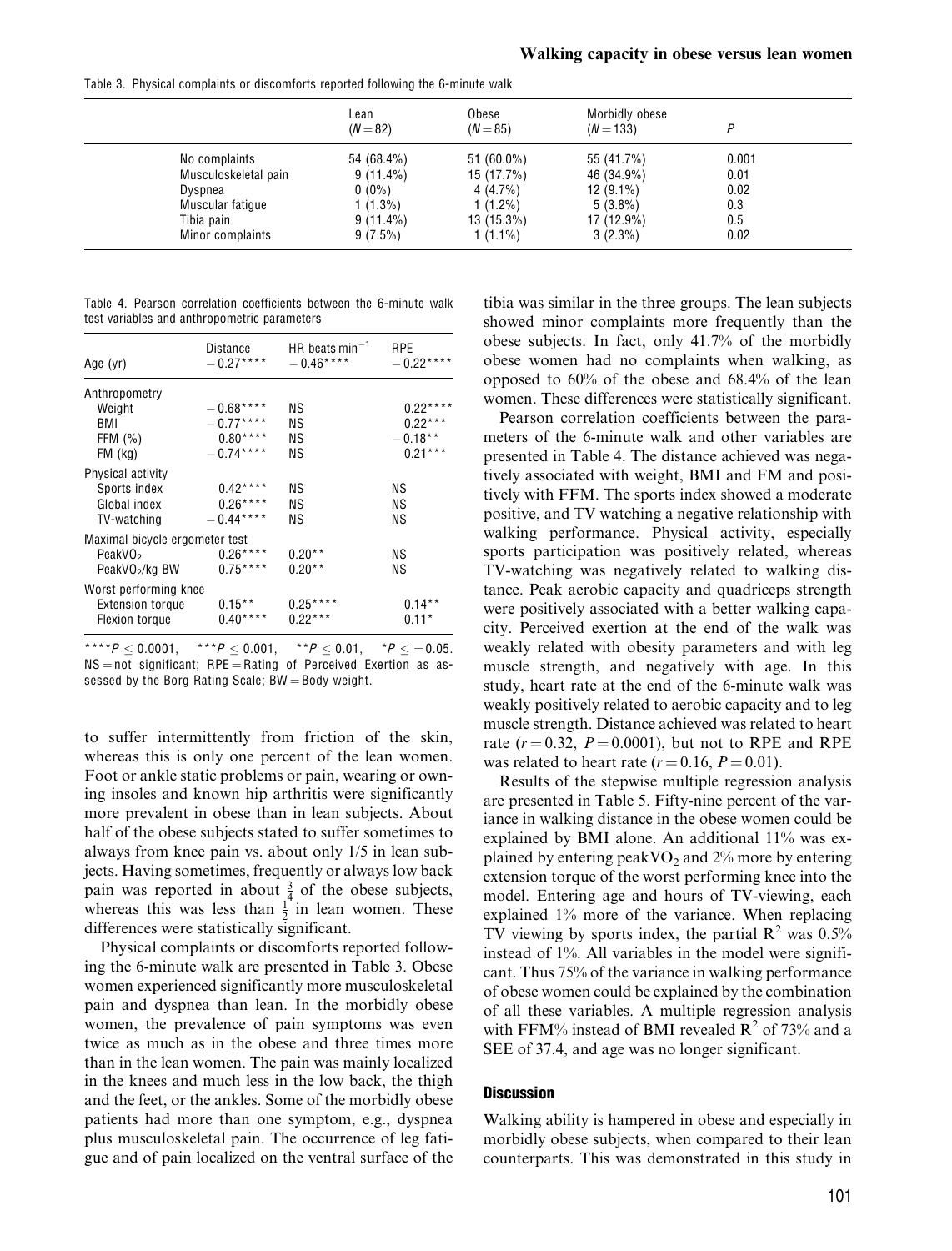| Variable        | BMI           | $V02$ max    | Knee torque | Age              | Sports index | Hours TV | interc.        | $R^2$        |                | D                | <b>SEE</b>   |
|-----------------|---------------|--------------|-------------|------------------|--------------|----------|----------------|--------------|----------------|------------------|--------------|
| <b>Distance</b> | $-9.0$<br>9.4 | 0.08         |             |                  |              |          | 905.3<br>783.1 | 0.59<br>0.70 | 375.2<br>306.0 | 0.0001<br>0.0001 | 74.6<br>23.7 |
|                 | 9.8           | 0.06         | 0.8         |                  |              |          | 742.4          | 0.73         | 238.7          | 0.0001           | 12.2         |
|                 | 9.8<br>9.5    | 0.05<br>0.04 | 0.7<br>0.7  | $-1.0$<br>$-1.0$ | 10.4         |          | 810.4<br>786.4 | 0.74<br>0.75 | 188.5<br>154.2 | 0.0001<br>0.0001 | 4.7<br>4.6   |
|                 | 9.1           | 0.04         | 0.62        | $-1.0$           |              | $-7.3$   | 818.6          | 0.75         | 148.7          | 0.0001           | 6.5          |

Table 5. Stepwise multiple regression analysis including age, fat mass, weight. BMI, peakVO<sub>2</sub>, knee extension peak torque and sports index or hours of daily TV-viewing as independent variables and distance achieved in the 6-minute walk as the dependant variable

 $interc = intercept.$ 

lean and obese women, using the 6-minute walk test. Not only anthropometric, but also physical activity and physical fitness parameters, as well as present medical conditions were found to interfere with walking in the obese women.

In the obese women (Table 1) global physical activity scores were lower compared to the lean subjects, and this was mainly due to the lower sports score and the larger proportion of sedentary activities such as TVviewing. This is in accordance with previous data showing an association of a higher BMI with lower physical activity level and more time spent watching TV (Fitzgerald, Kriska, Pareira, de Courten, 1997; Coakley, Kawachi, Manson, Speizer, Willet, Colditz, 1998).

The lower aerobic exercise capacity per unit body weight (peakVO<sub>2</sub>/kg) in obese subjects compared to the lean, has been shown in previous studies (Salvadori, Fanari, Fontana, Buontempi, Saezza, Buado, Miserocchi, 1999). The larger quadriceps strength in the obese subjects is evident since moving the larger body weight causes a training effect of these muscles. (Hulens, Vansant, Lysens, Claessens, Muls, Brumagne, 2001)

The lean women in this study walked on average with a higher speed  $(7.2 \text{ km h}^{-1})$  than the obese  $(5.9 \text{ km h}^{-1})$ and morbidly obese  $(4.4 \text{ km h}^{-1})$  subjects. This seems evident, since obese women transport a larger body mass. In a study of Laukkanen et al. (1992) using a 1-km walk test, speed in obese women aged 20–65 years (mean BMI 32.0 kg m<sup>-2</sup>) was on average 6.7 km h<sup>-1</sup>. This is faster than the obese women in our study, but the instruction given was to "walk as fast as you can, but do not risk your health", whereas in our study we asked to "maintain a comfortable walking pace". In another study of Mattson et al. (1996), morbidly obese women (mean BMI 37.1 kg m<sup> $-2$ </sup>) were asked to walk at least 4 min in a 70 m corridor. They walked on average  $4.3 \text{ km h}^{-1}$ . This is slower than the morbidly obese women in our study, but here the instruction was to "walk at a self-selected comfortable walking pace".

The heart rates at the end of the test, in the women taking no betablokkers in our study were similar in the three groups. In the study of Laukkanen et al. (1992) heart rates in the obese subjects were about 174 beats  $min^{-1}$ , which is much higher than the 124 beats  $min^{-1}$  in our study. This is possibly due to the larger distance and the higher speed of that walk, since average age (42.4  $\pm$  8.8 years) was comparable to our study group. Moreover, in our study, pulse rate was recorded at the wrist within 15 s after the end of the test, which might already have caused a modest recovery of the heart rate. But in the study of Mattson et al. (1996) in the slower 4-minute walk in morbidly obese women, heart rate was on average 107 beats min<sup>-1</sup>, which is lower than the 126 beats  $min^{-1}$  in our morbidly obese women. Moreover, the women in our study were also on average 5.2 years younger.

Perceived exertion and dyspnea after walking were more pronounced in the obese subjects compared to the lean. (Table 3) In a study of Jakicic et al. (1995) in morbidly obese women (BMI 37.6 kg m<sup> $-2$ </sup>), a link was found between perceived exertion (RPE) and both percentage peak VO<sub>2</sub> and percentage heart rate reserve. The increased exertion in the obese women might be due to the transportation of the larger body weight, demanding a larger percentage of peak oxygen consumption. In the study of Mattson et al. (1996) oxygen cost of walking was estimated at  $56\%$  of peak VO<sub>2</sub> in morbidly obese subjects, whereas in lean subjects this was only 36%. Moreover, obesity has been found to be associated with changing gait pattern, especially in the presence of osteoarthritis of the knees (Messier, 1994). These changes might cause an additional increase of oxygen cost of walking. In our study dyspnee occurred in  $5\%$  of the obese and  $9\%$  of the morbidly obese women, which is comparable to the 9% breathlessness symptoms in the obese women of the 1-km walk study of Laukkanen et al. (1992). Dyspnea in obese subjects is also due to the deposition of the fat mass under the diaphragm and on the chest wall, reducing lung volumes and decreasing compliance of the chest (Zerah, Harf, Perlemuter, Lorino, Lorino, Atlan, 1993).

Furthermore, musculoskeletal pain was a common complaint after the 6-minute walk in the obese subjects in our study. In fact, musculoskeletal conditions and symptoms were prevalent before the walk test in the obese and especially in the morbidly obese sample: foot or ankle static problems or pain, having to wear insoles, knee pain, low back pain and to a lesser extend hip arthritis. In a recent study, it has been found that increases in weight increased plantar foot pressures for the first metatarsal, lesser metatarsal, midfoot,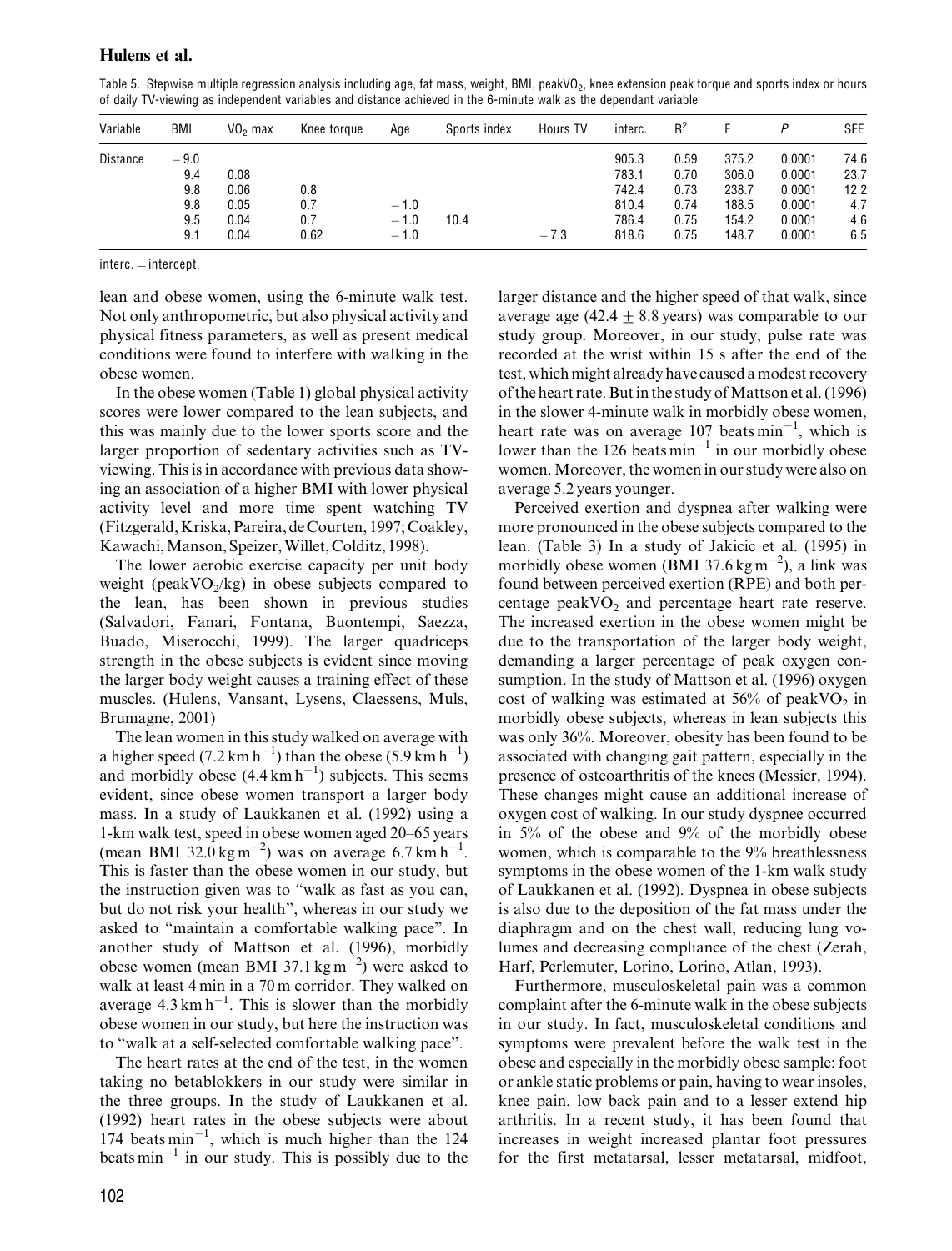and heel regions leading to overuse in these structures (Vela, Lavery, Armstrong, Anaim, 1998). Furthermore, ankle pain such as posterial tibial tendinitis is more common in obese subjects, especially in those with mal-alignment (calcaneus valgus). (Aboukrat, 1997) Similarly, osteoarthritis of the knees is more prevalent in obesity. (Hart & Spector, 1993) In a recent systematic review of the literature (Leboeuf-Yde, 2000), body weight was found to be commonly associated with low back pain. In some studies obesity was also associated with hip arthritis (Cooper et al., 1998), whereas other studies found no association (Sturmer, Gunther, Brenner, 2001). Thus, in our study musculoskeletal pain was reported in  $1/5$  of the obese and in  $1/3$  of the morbidly obese women, whereas this was only reported in  $1/10$  of the lean. The prevalence of pain symptoms in the lean women is probably due to the normal aging process. In a study of Lamb et al. (Lamb et al., 2000) in older women with recent knee pain and a high pain severity score, obesity and inactivity were very important factors in limiting fast paced walking. In our study, also another type of leg pain occurred, e.g., pain on the ventral surface of the tibia. It is most likely due to walking fast on the solid surface of the hospital corridor, stressing the tibia. (Batt, 2001) Whereas the lean women walked faster carrying a smaller body mass, obese women walked slower carrying a larger body mass. This might explain why tibia pain is equally common in the three BMI groups. Leg fatigue was not commonly reported in our study, but in the study of Laukkanen et al. (1992) in obese women performing a 1-km-walk, mild leg symptoms were the most common limiting factors in 58% of them. These also included leg fatigue.

In addition, it is possible that in our study other conditions might have limited walking performance in obese women, such as the friction of the skin through fat deposition on the thighs (Mattson et al., 1996) and in the deep skin folds through excessive sweating (Biaunie et al., 1993). Varicose veins, which might cause oedema or the perception of 'heavy legs', might interfere with walking, but we observed no statistical difference in reported prevalence in the three groups. Self-reported varicose veins though, have been reported to be more prevalent in severely obese women (Seidell et al., 1986). Furthermore, urinary stress incontinence was twice as prevalent in the obese subjects compared to lean. Incontinent patients report leaking at sneezing, coughing, exercises, laughing and bending, but also when walking. (Papa Petros & Ulmsten, 1992) Our subjects however, did not mention these symptoms spontaneously, following the 6-minute walk.

Pearson correlation coefficients (Table 4) of the distance achieved after the 6-minute walk were related to anthropometry, physical activity and performance variables investigated in this study. The larger BMI and percentage fat mass in lean and obese women, the slower they walked. This is in agreement with previous

#### Walking capacity in obese versus lean women

studies on walking capacity in obese women. (Donnelly et al., 1992; Laukkanen et al., 1992; Mattson et al., 1996) In our study, the lesser hours of TV-watching and the higher sports participation the women reported, the larger the distance achieved. Correlation was weak, but significant. It is possible that there was underreporting of the hours of TV-watching, both in lean and obese subjects. TV-viewing is a typical sedentary behavior which has been shown to be associated with a higher BMI in previous studies (Fitzgerald et al., 1997; Crawford, Jeffery, French, 1999). Our findings suggest that sedentary behavior might be associated with impaired functionality, such as walking ability in lean and obese women. Thus, when increasing sports participation and decreasing watching TV, walking ability might be improved. Walking distance in this study was related to both flexion and extension torque of the knee. Trough weight bearing quadriceps muscles are more trained for walking in obese subjects than hamstrings. (Hulens et al., 2001) But on the other hand, these muscles are weakened more easily, due to the consequent osteoarthritis of the knees (Wessel, 1996).

Heart rates after walking were positively related to walking distance and consequently to walking speed. In the study of Laukkanen et al. (1992), where obese subjects were walking faster than in our study, heart rates were also higher. However, heart rates at the end of the test were similar in lean and obese women. This might be due to the poorer aerobic fitness of the obese and morbidly obese women walking slower, but at a larger percentage of their heart rate reserve. Heart rates in our study were also related to perceived exertion. This is in agreement with the study of Jakicic et al. (1995), where heart rate expressed as a percentage of peak heart rate was related to perceived exertion in obese women performing a walk test. Perceived exertion in our study was negatively related to age. This could mean that older women have other limiting symptoms, such as osteoarthritis or pain in the knees. In addition, perceived exertion increased as weight and BMI increased. This is most likely due to the excess weight they have to move about. Fat free mass (and thus muscle mass), however, was negatively associated with RPE.

The stepwise multiple regression (Table 5) identified BMI as the most important predictor of walking distance in lean and obese women, explaining 59% of the variance. Including fitness parameters, such as aerobic capacity (peak VO<sub>2</sub>) explained another  $11\%$  and extension torque of the worst performing knee explained another three percent. When entering age, another one percent was explained, up to 74%. TV-viewing or sports index each independently increased  $\mathbb{R}^2$ . Thus walking ability is influenced, not only by excess weight, aerobic fitness and leg muscle strength, but also by sedentary behavior, such as spending time watching TV or low sports participation or both.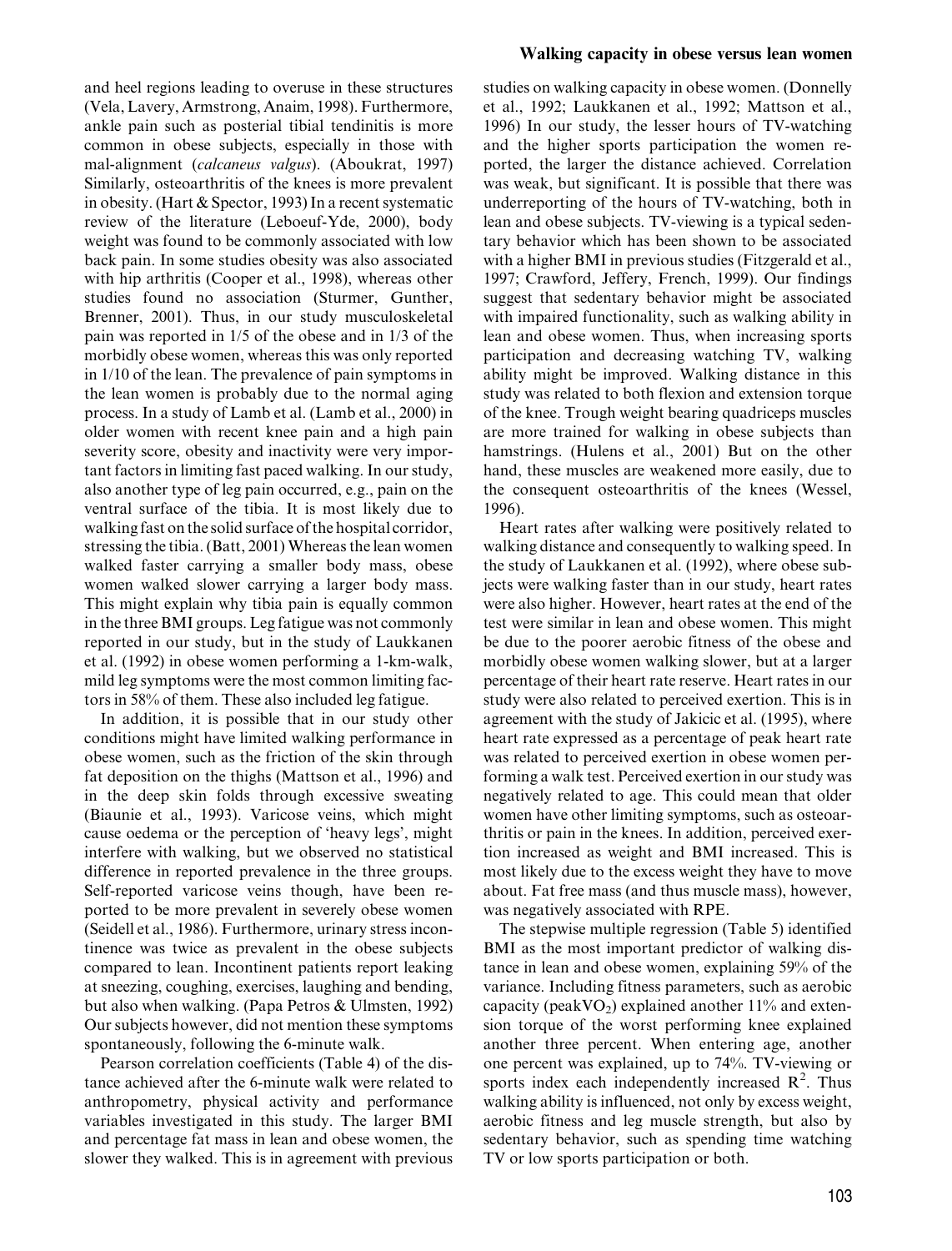# Hulens et al.

#### **Perspectives**

The aims of this study were to assess the presence of medical conditions that might interfere with walking, to assess the differences in walking capacity, perceived exertion and physical complaints between lean, obese and morbidly obese women, and to identify anthropometric, physical fitness and physical activity variables that contribute to the variability in the distance achieved during a 6-minute walk test in lean and obese women. In obese women, more co-morbid conditions existed that might interfere with walking. Obese and particularly morbidly obese women walked slower, were more exerted and complained more frequently of dyspnea and musculoskeletal pain at the end of the walk. The variables that contribute to

the variability in the distance achieved in the 6-minute walk test in obese and lean women were BMI, peakVO<sub>2</sub>, quadriceps strength, age and TV-viewing or sports participation. These results suggest that losing weight, as well as exercise programs or sports participation combining both aerobic and leg strength training in women might improve walking ability, especially in obese and morbidly women. Moreover, advice or programs aimed at increasing walking for exercise need to address the co-morbid conditions that interfere with walking, as well as perceived symptoms and walking difficulties in order to improve participation and compliance.

Key words: 6-minute walk; obesity; women.

### **References**

- Aboukrat P. Tendinopathies of the foot. Rev Prat 1997: 47: 56-61.
- Babb TG, Korzick D, Meador M, Hodgson JL, Buskirk ER. Ventilatory response of moderately obese women to submaximal exercise. Int J Obes 1991 Jan; 15(1):  $59 - 65$ .

Baecke JAH. Burema J. Friiters JER. A short questionnaire for the assessment of habitual physical activity in epidemiological studies. Am J Clin Nutr 1982: 36: 936-942.

Batt ME. Shin splints: a review of terminology. Clin J Sport Med 2001: 5:  $53 - 57$ .

Baumgartner RN, Ross R, Heymsfield SB. Does adipose tissue influence bioelectric impedance in obese men and women? J Appl Physiol 1999: 84: 257-262.

Biaunie G, Kalis B. Complications cutanées des obesités massives. Rev Prat 1993: 43: 1930-1934.

Cahalin LP. The six-minute walk test predicts peak oxygen uptake and survival in patients with advanced heart failure. Chest 1996: 110: 325-332.

Coakley EH, Kawachi I, Manson JE, Speizer FE, Willet WC, Colditz G. Lower levels of physical functioning are associated with higher body weight among middle-aged and older women. Int J Obes Relat Disord 1998: 22: 958-965.

Cooper C, Inskip H, Croft P, et al. Individual risk factors for hip osteoarthritis: obesity, hip injury, and physical activity. Am J Epidemiol 1998: 147: 516-522.

Crawford DA, Jeffery RW, French SA. Television viewing, physical inactivity and obesity. Int J Obes Relat Disord 1999: 23: 437-440.

Donnelly JE, Jacobsen DJ, Heelan KS, Seip R, Smith S. The effects of 18 months of intermittent vs. continuous exercise

on aerobic capacity, body weight and composition, and metabolic fitness in previously sedentary, moderately obese females. Int J Obes Relat Disord 2000:  $24:566 - 572.$ 

- Donnelly JN, Jacobsen DJ, Jakicic JM, et al. Estimation of peak oxygen consumption from a sub-maximal half mile walk in obese females. Int J Obes Relat Disord 1992: 16: 585-589.
- Donnelly JE, Jakicic JM, Roscoe M, Jacobsen DJ, Israel RG. Criteria to verify attainment of maximal exercise tolerance test with obese females. Diabetes Res Clin Prac 1990: 10: S283-S286.
- Duncan JJ, Gordon NF, Scott MS. Women walking for health and fitness. How much is enough? JAMA 1991: 266: 3295-3299.
- Ekblom B, William D, Hartley H, Moore E, Wear R. Reproducibility of exercise prescribed by pace description. Scand J Sports Sci 1979: 1: 16-19.

Fitzgerald SJ, Kriska AM, Pareira MA, de Courten, MP. Associations among physical activity, television watching, and obesity in adult Pima Indians. Med Sci Sports Exerc 1997: 29: 910-915.

Hart DJ, Spector TD. The relationship of obesity, fat distribution and osteoarthritis in women in the general population: the Chingford Study. J Rheumatol 1993: 20: 331-335.

Holmes GB, Mann RA, Possible epidemiological factors associated with rupture of the posterior tibial tendon. Foot Ankle 1992: 13: 70-79.

Hulens M, Vansant G, Lysens R, Claessens ALM, Muls E, Brumagne S. Study of differences in peripheral muscle strength of lean versus obese women: An allometric approach. Int J Obes Relat Disord 2001: 25: 676-681.

Jakicic JM, Donnelly JN, Pronk NP, Jawad AF, Jacobsen DJ. Prescription of exercise intensity for the obese patient: the relationship between heart rate,  $VO^2$ and perceived exertion. Int J Obes Relat Disord 1995: 19: 382-387.

Jurimae T, Jurimae J, Pihl E. Circulatory response to single circuit weight and walking training sessions of similar energy cost in middle-aged overweight females. Clin Physiol 2000: 20: 143-149.

- Lamb SE, Guralnik JM, Buchner DM, et al. Factors that modify the association between knee pain and mobility limitation in older women: the Women's Health and Aging Study. Ann Rheum Dis 2000: 59: 331-337.
- Laukkanen R, Oja P, Pasanen M, Vuori I. Validity of a two kilometer walking test for estimating maximal aerobic power in overweight adults. Int J Obes Relat Disord 1992: 16: 263-268.
- Leboeuf-Yde C. Body Weight and Low Back Pain. Spine 2000: 25: 226-237.
- Mattson E, Larsson UE, Rössner S. Is walking for exercise too exhausting for obese women? Int J Obes Relat Disord 1996: 21: 380-386.
- McInnis KJ, Bader DS, Pierce GL, Balady GJ. Comparison of cardiopulmonary responses in obese women using ramp versus step treadmill protocols. Am J Cardiol 1999: 83: 289-291.
- Messier S, Davies AB, Moore DT, Davis SE, Pack RJ, Kazmar SC, Severe obesity: effects on foot mechanics during walking. Foot Ankle 1994: 15: 29-34.
- Messier S. Osteoarthritis of the knee and associated factors of age and obesity: effects on gait. Med Sci Sports Exerc 1994: 26: 1446-1452.
- Mikesky AE, Meyer A, Thompson KL. Relationship between quadriceps strength and rate of loading during gait